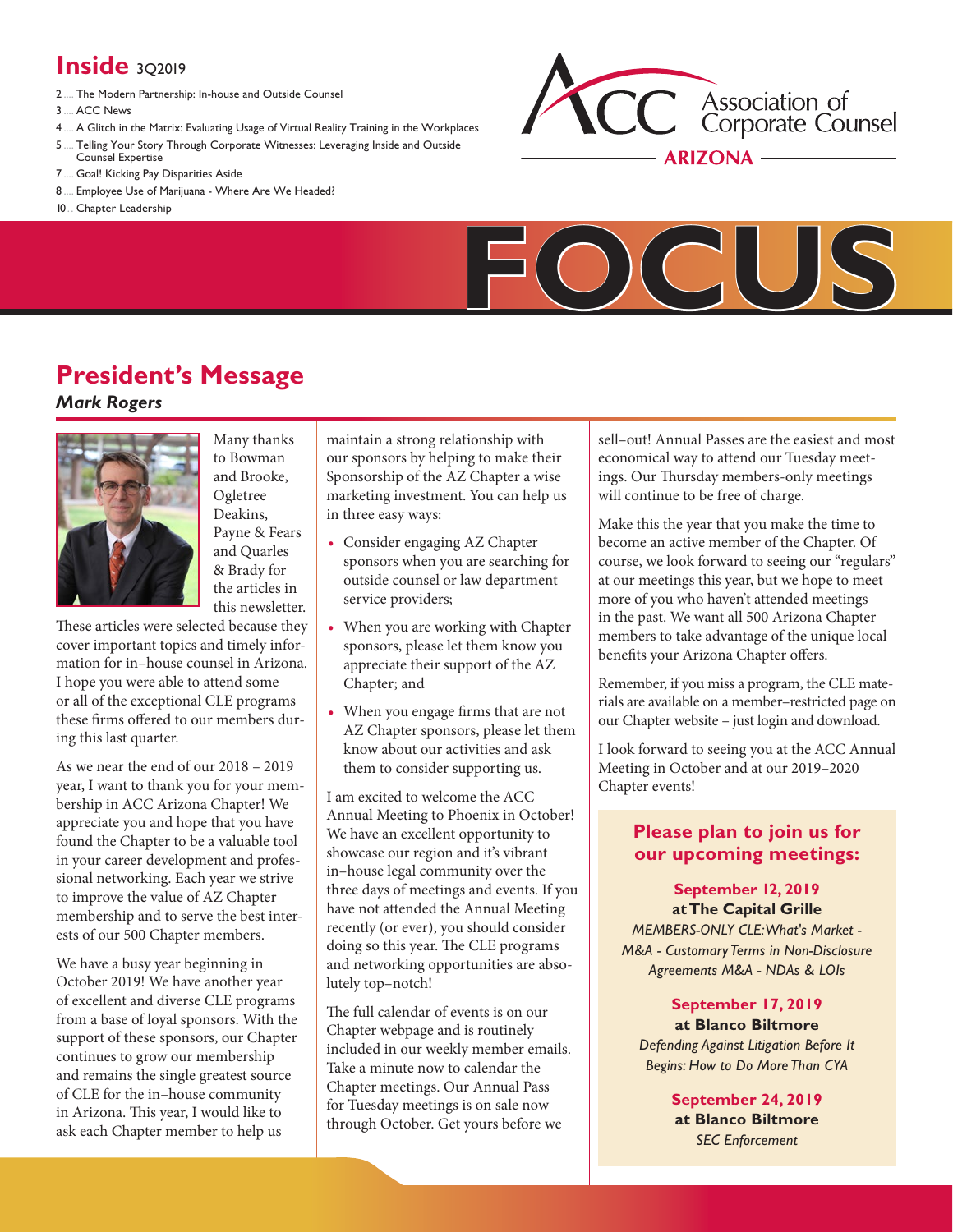# <span id="page-1-1"></span><span id="page-1-0"></span>**The Modern Partnership: In-house and Outside Counsel**

# *By Cathy Landman and Margo Wolf O'Donnell*

As lawyers take on increasingly sophisticated business advisor roles in today's marketplace, the partnership between in-house and outside counsel has become more important than ever. And while every lawyer wants to provide the best possible service to the client, the practical steps for achieving outstanding service in this context are not always clear. Drawing on our shared experience, we have identified four key steps lawyers on both sides of this relationship can take to help them build their credibility and deliver solutions that advance their business.

# **1. Develop a commercial point of view, and base the legal strategy on business goals**

So many skilled lawyers bring a nuanced understanding of the law to their work, but when it is time to apply that knowledge and counsel to the company's business strategy, they have difficulty bridging the divide between the worlds of law and business. The key to becoming a valued business advisor and in-house lawyer is understanding not just the legal risks for the company on a given matter, but also the interplay between those risks and the company's larger business goals.

In a legal practice, that means having a conversation early on to ensure an understanding of the desired result. And that conversation needs to continue as a matter unfolds and new information comes to light.

An understanding of what the company is trying to achieve — where they are now and where they want to be — should drive the legal strategy and lead you to the legal remedy that furthers those goals. That may mean litigating or not, finding a resolution outside of litigation, or coming at the problem from another angle, such as a new approach to a deal or contractual language.



# **2. Educate each other and constantly reflect on what you are learning**

It is crucial for both sides of this partnership to make time to educate each other — for the outside counsel to educate the client on the most pressing legal issues they may face, and for the in-house team to educate the outside counsel on how their business works. To facilitate communication that extends beyond just the discovery phase, develop a work process that includes shared folders, files, timelines, and project plans, and encourage both teams to check in regularly.

Designate time for reflection at important milestones throughout the project so that the in-house and outside teams may ask of themselves and each other what they have learned and how it might alter the goals or process going forward. Finally, make sure both teams are speaking the same language by using the right tools and a shared vocabulary.

While written word is the order within law firms, the business community tends to rely on tools like PowerPoint for communication. Sometimes translating a lengthy document into a more visual mode can facilitate understanding and even yield creative, new solutions to the problem.

Always be thinking not just about communication between the inside and outside teams, but also how to enable the in-house team to present ideas to their internal clients, the business leaders.

# **3. Build a shared roadmap that can evolve, and demonstrate good judgment**

The in-house counsel is continuously juggling big priorities with the day to day responsibilities of the job. The best outside counselors help their clients anticipate what is on the horizon and determine whether the current approach and practices will put the company on the right trajectory.

Timeliness is an important factor in building a workable roadmap. Good business advisors understand how to foreshadow what is to come so business leaders have time to digest information and then decide. The partnership also depends on crystal clear communication and a willingness to use technological tools to improve efficiency.

Because skillful navigation involves looking both at your feet and the path ahead, teams must constantly be asking what's coming next, what's the precedent if we do X, and what are the potential costs and benefits? This is where creative problem solvers can demonstrate significant value. Nothing beats good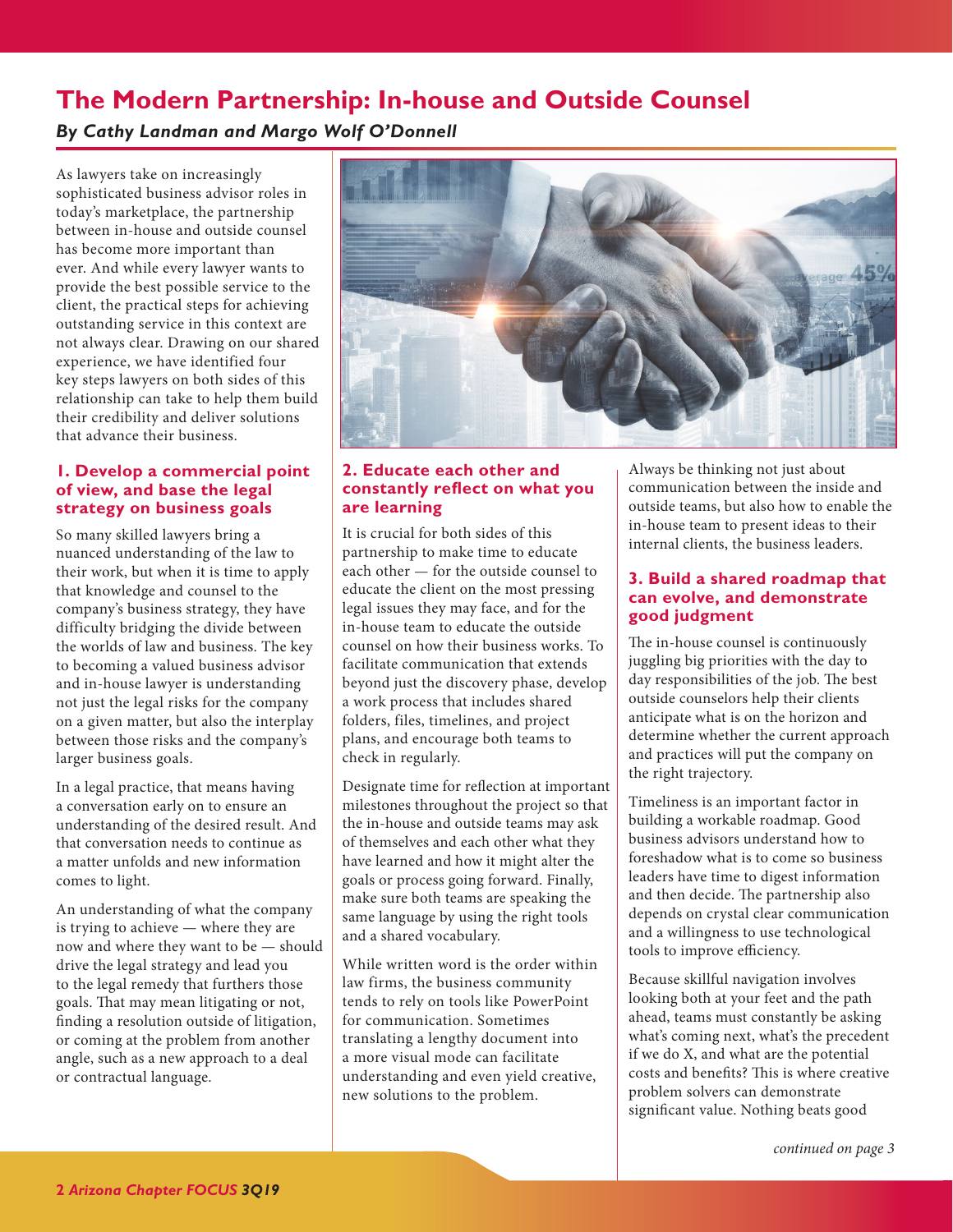<span id="page-2-1"></span>judgment, a great strategy, and a thoughtful plan to execute it.

### **4. Move beyond a transactional mindset and nurture the relationship**

Good client service cannot be merely transactional, so outside counsel can truly demonstrate their worth by providing value outside the billable hours. That means making time to learn their client's business, conduct on-site visits, and make themselves available as a resource. It's also important for other members of the outside team beyond the billing partner — including associates and paralegals — to take ownership of the work.

The in-house counsel can create these connections by inviting everyone on the team to an on-site visit to learn the business and understand the goals of the project. This is an investment in the outside team, which is just an extension of the in-house team, and the work will be more efficient and effective if everyone works together as one entity. The complex legal matters businesses face today require that everyone is on board and invested in achieving the optimal outcome.

In-house and outside counsel see legal and business challenges through distinct lenses that are shaped by their respective training and approach to problems.

We need both perspectives to create innovative legal strategies. By embracing the key steps we have outlined above, lawyers can build a thriving, long-lasting inside-outside partnership that yields creative solutions for the company and its outside partners.

#### **Authors:**

Cathy Landman is the chief legal and human resources officer at Corelle Brands.

Margo Wolf O'Donnell is the partner and co-chair of the labor and employment practice group at Benesch.

# <span id="page-2-0"></span>**ACC News**

### **2019 ACC Annual Meeting: Rates Increase after September 25**

Mark your calendars for October 27-30 in Phoenix, AZ for the 2019 world's largest event on in-house counsel. Earn up to a year's worth of CLEs, get the essential knowledge and insights you need to navigate today's increasingly complex business environment, and make meaningful connections with your in-house peers from around the globe. No other event delivers such a wealth of education and networking opportunities for corporate counsel all in one place at one time. Group discounts are available. Check out the full program schedule at *[am.acc.com](https://www2.acc.com/education/am2019/)*.

#### **Law Department Leadership: Strategic Decision Making for In-house Counsel**

Making effective decisions is arguably your most critical responsibility as a professional manager. In uncertain and changing business situations, you need a practical framework to make effective decisions quickly. Attend the Law Department Leadership program (23 September, Toronto, ON) to gain influence and advance your career by learning how to make better business decisions. Register today at *a[cc.com/LDL](https://www.acc.com/law-department-leadership-strategic-decision-making)*.

## **Drive Success with Business Education for In-house Counsel**

To become a trusted advisor for business executives, it's imperative for in-house counsel to understand the business operations of your company. Attend business education courses offered by ACC and the Boston University Questrom School of Business to learn critical business disciplines and earn valuable CLE credits:

- **•** Mini MBA for In-house Counsel, September 9-11, and November 4-6
- **•** Finance and Accounting for In-house Counsel, September 23-25

Learn more and register at [acc.com/BU.](https://www2.acc.com/education/businessedu/index.cfm )

## **Connect Your Circles… Expand Your Reach!**

When your in-house peers join ACC, you create opportunities to engage with colleagues, expand your professional network, and share ideas and expertise. Now through 30 September, you are automatically entered into a us \$100 monthly drawing when you recruit a new member. As an added bonus, your new recruit is automatically entered into a separate drawing, too! Learn more at [acc.com/MemberConnect](https://www.acc.com/membership/recruit-a-member).

# **In-house Counsel Certified (ICC) Designation**

If you are an in-house lawyer seeking to become proficient in the essential skills identified as critical to an in-house legal career, the In-house Counsel Certified (ICC) designation is precisely what you need. To be eligible for the designation, you'll need to participate in the ACC In-house Counsel Certification Program, which includes live instruction, hands-on experience, and a final assessment. Those who successfully complete the program will earn the ICC credential. Attend one of these upcoming programs:

- **• Amsterdam, Netherlands**, September 10-13, 2019
- **• Berkeley Heights, New Jersey**, November 4-7, 2019

For more information visit *[acc.com/certification](https://www2.acc.com/certification/)*.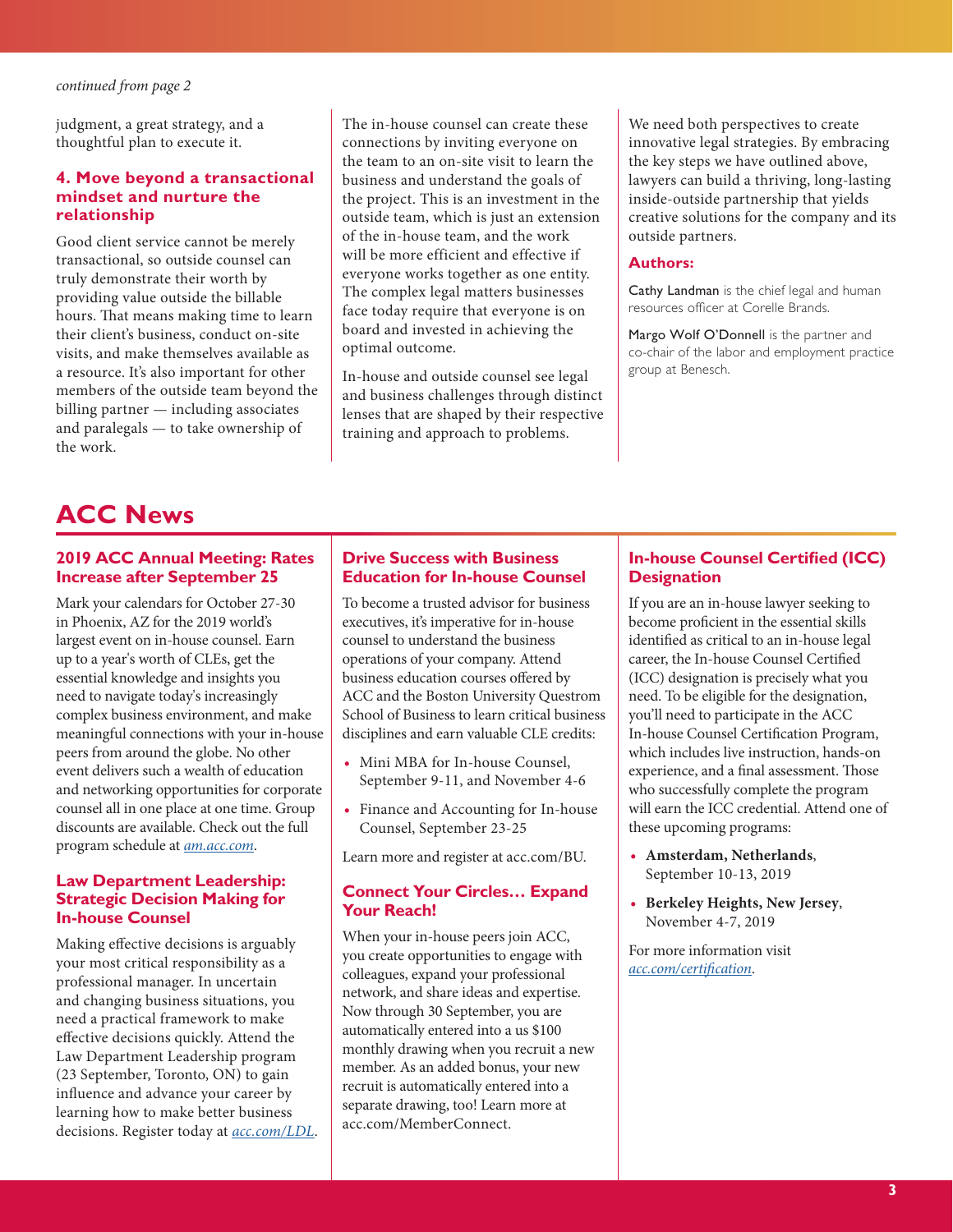# <span id="page-3-1"></span><span id="page-3-0"></span>**A Glitch in the Matrix: Evaluating Usage of Virtual Reality Training in the Workplace**

# *By Nonnie L. Shivers, Ogletree Deakins*

New employee took the blue pill — first day of reality is today. After necessary paperwork and verifications, your new employee is ready for training. She expects talking heads but when she enters the training room, she sees no podium, no speaker and (thankfully) no PowerPoint teed up. Instead, the instructor hands her an "Oculus Rift" virtual reality headset. The instructor then directs her to put the headset on, and what seems like a scenario right out of a sci-fi movie begins. She no longer sees the instructor but only the unbelievably life-like virtual world around her showing the customer service center. Looking around the once-empty training room, she is now surrounded by digital customers staring at her. A new voice tells her training will consist of completing a variety of tasks and conversing with these customers about different situations she might encounter at work, including safety issues like evacuations.

By the year 2025, Zion Market Research estimates that the global augmented reality ("AR") and virtual reality ("VR") industry will exceed \$800 billion. From smart phone applications to video games, VR technology continues to grow in popularity, including in the workplace. One survey conducted by Greenlight Insights revealed that 78% of all Americans are now familiar with VR technology. Even the Olympics and Super Bowl were available for people to watch through VR. While the United States military and NASA have been highlighted for using VR to simulate stressful situations for soldiers or astronauts, private employers are now turning to VR technology to train their employees as well. As of today, VR workplace training ranges from simulating customer interactions during Black Friday shopping to performing complex surgeries in hospitals. Companies are also using VR to train employees to operate virtual machinery that companies claim is OSHA-compliant. VR can also train drivers to prepare for hazards like pedestrians

in the street or teach employees interpersonal skills and "compassion" training.

With the increased usage of VR, employers contemplating VR training must assess the pros and cons and potential legal risks. As a threshold matter, employers must be mindful that rolling out new technology can cause fear in the workplace. According to a 2019 report titled, "Automation and Artificial Intelligence: How machines are affecting people and places," about one quarter of all jobs in America are at "high" risk of automation by technology. Employees are well aware of this risk, as a 2018 survey by MindEdge Learning found that 52% of employees at companies that have advanced automation are afraid that they will lose their jobs. Managing the fear associated with new technology may well be a primary practical consideration in managing employee morale and optics.

Other practical considerations employers should review in advance of rolling out VR training programs are whether the company has an existing training or learning development team and how the VR training will be monitored and implemented, including for tangible deliverables. Because there are so many moving parts, a team should likely be solely dedicated to the development, integration, and technical support for the VR technology unless vendors hocking their wares can be fully trusted and integrated to achieve organizational objectives. Additionally, there should be plans to audit and monitor the software so that the company can continue making important business decisions depending on whether the VR training increases or decreases employee performance, including whether it meets training obligations required by various laws, such as workplace safety requirements or interactive harassment prevention training.

Beyond the practical considerations of implementing new training, the primary legal considerations to review before, and after, rolling out VR workplace training include:

- **• ADA:** To begin with, the EEOC has issued guidance stating employers may be required to provide alternative training materials to employees as a possible reasonable accommodation if the employee has a disability pursuant to the Americans with Disabilities Act (ADA). The same EEOC guidance also implicates where the VR training takes place, so that all employees have access to the training. If an employer uses VR training to train an employee on essential job functions, employers need to have other options available in addition to VR. Under the ADA, employers should also consider whether employees with visual impairments and other conditions such as motion sickness, vertigo, nausea, and sore eye would be unable to fully participate in the training and carefully structuring and monitoring any medical inquiries to avoid ADA claims. Ultimately, employers must continue engaging in the ADA interactive process when using VR technology, offering reasonable accommodations where necessary and not relying solely on the technology.
- **OSHA:** There are also VR training issues that implicate both the ADA and the Occupational Safety & Health Act (OSHA). For example, companies should review the length of VR training. The longer the training, the higher the risk an employee might experience a potential negative side effect (like falling) or require an accommodation under the ADA. Another ADA/OSHA issue is the long-term effects of VR technology. Because the technology is so new, there have not been long-term studies on side effects such as permanent eyestrain. Moving to OSHA exclusively, VR training must be compliant with all training safety regulations and meet applicable standards/outcomes. This is especially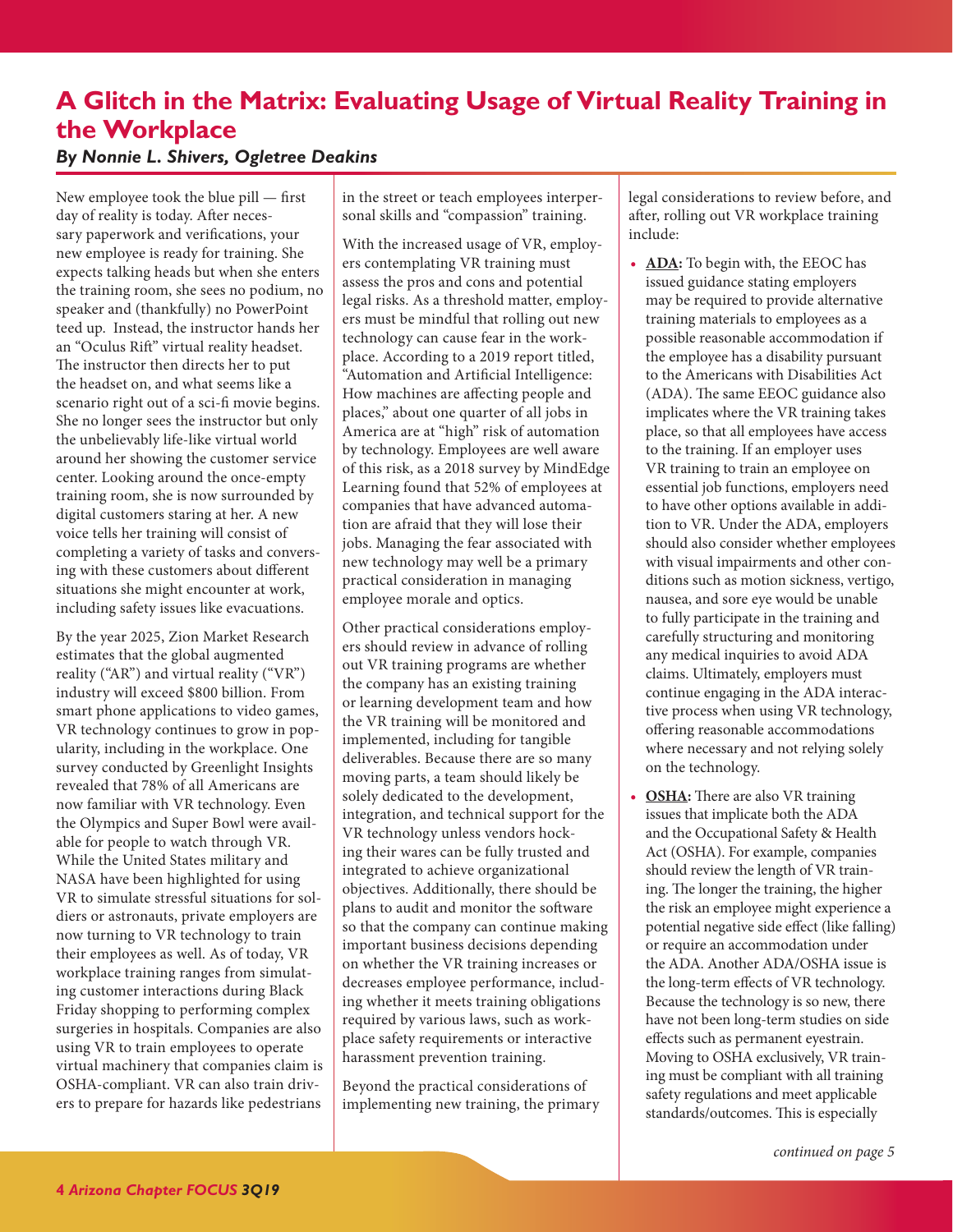<span id="page-4-1"></span>important for jobs that involve driving or operating machines and/or vehicles. While some companies currently using VR workplace training believe the training is OSHA-compliant, employers are obligated to and must maintain compliance since the employees will eventually move from a "virtual" atmosphere to the real world and bear the legal risk. Another potential OSHA concern is conducting the training in a large, open space in case an employee experiences a loss of spatial awareness. The training space should be free of any trip hazards if the employee is required to stand or move. The devil is in the details on such programs from start to finish!

- **• FLSA:** There are also considerations under the Fair Labor Standards Act (FLSA) such as when the training takes place and how long the training lasts. While the company must view, test, and approve the VR training, employers should also consider basic FLSA issues like whether employees are required to provide their own VR headsets that attach to their phones (similar to providing tools or a uniform). Additionally, employers must continue to satisfy all recordkeeping and documentation requirements when using VR training. Thorough documentation will remain key for workers' compensation claims stemming from injuries during the training or sickness from the VR. The largest area of slippage may be usage of apps and information when off-duty and exposure to potential off-the-clock claims, so employers using the technology should be cautious to lock usage down to avoid class exposure.
- **• Data Privacy:** In a time when Americans half-jokingly complain that Russia is collecting data from their phone or webcam, VR technology raises both real and perceived privacy risks as well. Potential data implications of VR training include what type of data the VR software collects, how the data will be stored, who will have access to the data, who will "own" the data, and how the data will be used. Any biometric data that is collected could also implicate a variety of state laws. For example, the California Consumer Privacy Act, effective January 1, 2020, is aimed at ensuring Californians know what personal information is being collected about them, whether the information is sold or disclosed and to whom, and that the individual right to access personal information is preserved. Similarly, plaintiffs have used the Illinois Biometric Information Privacy Act as a tool to initiate class proceedings against employers. To combat these potential issues, employers using VR should have clear policies and procedures to not only handle VR data, but to inform employees what happens with the data.
- **• Bias and Discrimination:** Finally, like in many other aspects of the workplace, discrimination and bias will continue to be an issue with VR training. Artificial intelligence and VR tools are computer programs and can therefore be inadvertently biased. Accordingly, this potential bias could lead to a disparate impact on a protected group. This factor is extremely important if a company uses VR training to influence employment related decisions such as benefits or promotions

based on the training score. Employers must also be aware of potential age discrimination claims, partly because of stereotypes about aging and adaptability to new technology. For example, older employees may become frustrated if younger employees "get it" more quickly and are therefore better able to perform their job duties. To combat this issue, implement VR training as one, but not the only, training component.

VR workplace training has seen a huge increase in the past few years, and will likely continue to become more widely used as VR technology advances, becomes cheaper, and is more widely available. Companies that decide to either experiment with or actually roll out VR workplace training programs should continue to carefully adhere to all laws affecting the workplace. Whether utilizing the ADA interactive process, maintaining workplace safety, or eliminating discrimination in the workplace, VR presents many new issues. Now that almost 80% of Americans are at least familiar with VR technology, companies should carefully weigh the benefits of VR training against the company's ability to manage new legal risks that accompany the technology.

#### **Author:**

Nonnie Shivers is a partner in the Phoenix Office of Ogletree Deakins. She partners with employers and managers in three primary ways: litigation avoidance through proactive and maximally compliant 50-state counseling and training; complex workplace investigations including at the C-Suite level; and litigating legally complex and factually challenging cases to defend employers' actions.

# <span id="page-4-0"></span>**Telling Your Story Through Corporate Witnesses: Leveraging Inside and Outside Counsel Expertise**

*By Amanda Heitz, Bowman and Brooke* 

Nobody tells your company's story like your employees. You know it. Your outside counsel knows it. And, critically, your opposing counsel knows it too. Corporate counsel plays a critical role in protecting your company's story by working with outside counsel to identify, prepare, and support your corporate witnesses.

# **Know Why It's Important**

Under Federal Rule of Civil Procedure 30(b)(6), as well as corresponding state court rules in Arizona and elsewhere, corporate entities testify through designated corporate representatives. These representatives testify as the company, so if their testimony goes poorly, there are no takebacks. You can't distance yourself because your corporate representative binds the whole company. Bad deposition or trial testimony can tank your case.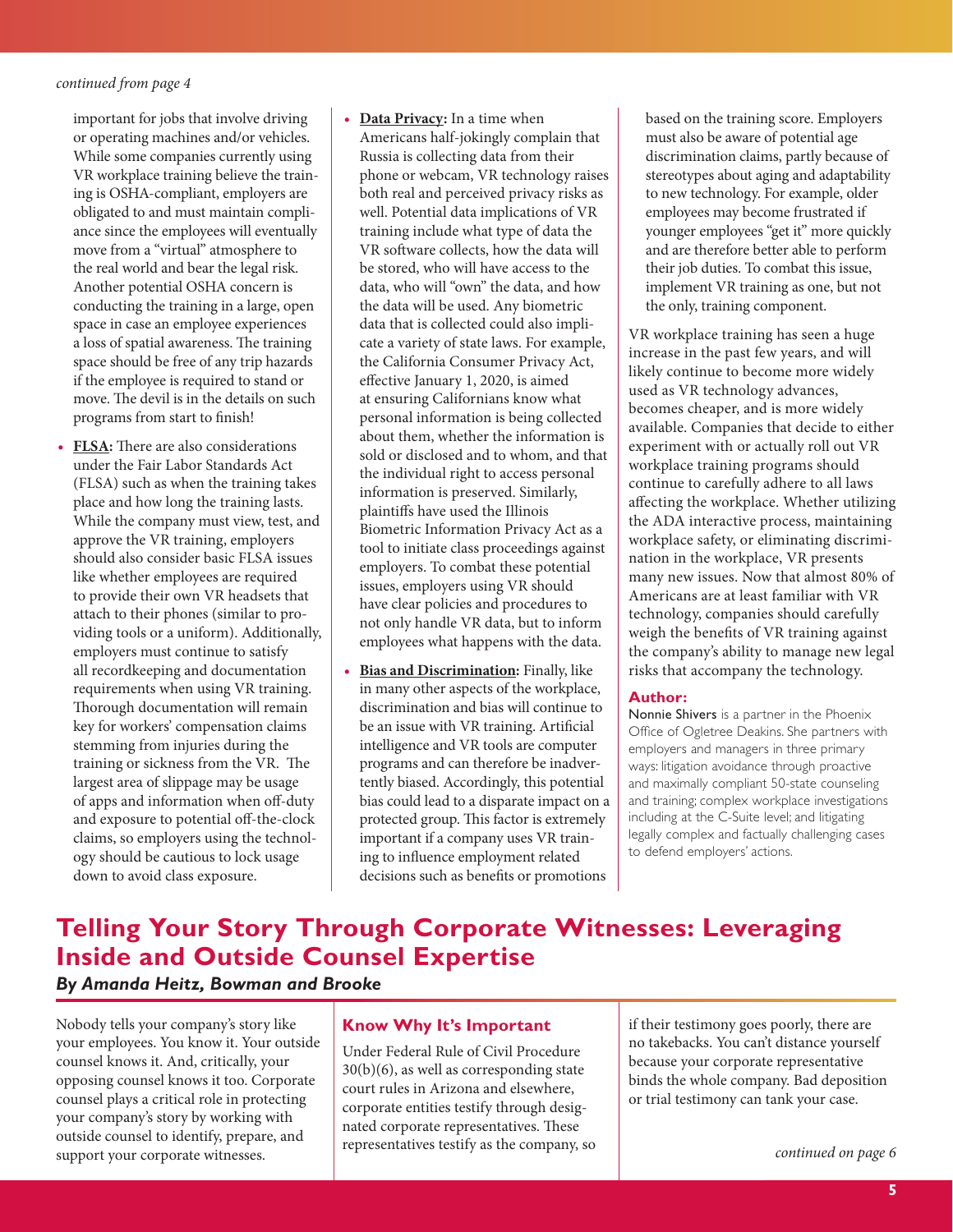<span id="page-5-0"></span>But the risk does not end there. Unfavorable corporate representative testimony never really disappears. The witness can quit, be fired, or die, but the testimony remains the sworn testimony of your company. A well-connected plaintiff 's bar ensures that bad corporate testimony will resurface again and again. And, in jurisdictions like Arizona, there is little you can do to prevent one witness's bad day from haunting your company for years.

Recent proposed changes to the Federal Rules of Civil Procedure have only increased the stakes. Under the proposed new Rule 30, parties will be required to meet and confer about 30(b)(6) witnesses, including both the topics of testimony and identities of witnesses. Whereas the current rules allow corporations the exclusive right to choose who testifies on their behalf, if the new rules take effect, your opposing counsel will have a say in selection. If you have a witness who gave damaging deposition testimony in the past, that witness will be requested again.

## **Understand, Clarify, and Challenge the Notice if Necessary**

To take a corporate representative deposition, your opponent must serve a notice of deposition outlining with reasonable specificity the topics about which it seeks testimony. That notice is the blueprint for the deposition and defines what testimony your witness must provide. Accordingly, the first step to managing your company's story is ensuring that the notice governing the deposition is appropriate and working with your outside counsel to clarify and challenge it if it is not.

Either through inartful drafting or by design, 30(b)(6) notices frequently request deposition topics that are vague, overbroad, irrelevant and sometimes nonsensical or abusive. You are not stuck with the notice—unless you fail to object. If your outside counsel waits until the deposition itself to object to unclear or inappropriate topics, it may be too late. There is a body of case law providing that failing to file a request for protective order waives any objection to the noticed topics.

Working with your outside counsel and employees to respond to a notice is one of the best investments in protecting your corporate story that you can make. In addition to spotting and objecting to the easily objectionable topics—e.g., requests for "all" information or requests unbounded by a relevant time frame by the time a corporate representative deposition is on the horizon, your outside counsel should have spent enough time with the case, your documents, and your company to identify less obvious pitfalls. Ask outside counsel to propose objections and revised topics for your review. It is often useful to have a meeting with outside counsel and some of the people you would consider designating as witnesses on the topics. Particularly when the topics involve technical knowledge, a team of lawyers can easily miss problems that your engineering department will notice immediately.

After this is done, your outside counsel can begin negotiating agreed upon topics with opposing counsel or, if necessary, seek a protective order from the court. In light of the necessary work before approaching opposing counsel or the court, 30(b)(6) notices demand urgency and prompt action from both inside and outside counsel.

# **Selecting Your Witness or Witnesses**

Your company has fairly broad discretion under both Federal and Arizona Rule 30(b)(6). The witness must be reasonably prepared to provide the company's knowledge about designated topics. There is no requirement that the witness have personal knowledge and likewise, no requirement that the witness be a current employee. Indeed, many strong corporate witnesses are former employees.

Importantly, neither rule requires the selected to be the "person most knowledgeable" about any subject. Attorneys particularly out-of-state plaintiff attorneys—frequently ask for a "PMK" deposition. You are obligated only to reasonably prepare someone to testify. This means that if your CEO is the person with the most first-hand knowledge, she does not have to sit for a deposition if someone

else could be reasonably prepared to testify. Or, if your chief engineer is brilliant, but will make a lousy witness, someone else can explain aspects of your design.

Relatedly, PMK requests could trick you into designating more witnesses than is necessary or wise. The Federal and Arizona Rules of Civil Procedure provide presumptive limits on deposition testimony. Although attorneys frequently compromise on the limits, it is rare that your outside counsel will get more than 7 or 8 hours of deposition time with the plaintiff. But if you elect to designate multiple corporate representative witnesses in response to a notice, you could easily give your opponent two-to-three times as much time with your witnesses as you have had with theirs. More deposition time means more opportunities for errors and misstatements. And the more witnesses you designate, the more opportunities your opponent has to create supposed "inconsistencies" between their testimony. Sometimes multiple corporate witnesses are necessary, but the decision to offer more than one witness should be made judiciously.

As corporate counsel, you have a unique window into the universe of possible witnesses. Take note of employees who may make good witnesses—people who are well-spoken, deliberate, and eventempered. And, in the same vein, be aware of employees who may be great at their jobs, but who exhibit qualities that could be harmful in depositions—for example, people with a tendency to think out loud or who are easily agitated. Additionally, you have access to potential witnesses' supervisors and colleagues too; if you are thinking of asking an employee to testify, see if others agree with your impressions.

Your outside counsel should have ideas too. During visits to your facilities and interviews with your employees, your outside counsel learned about your business and your corporate story directly from your employees, much like a jury will. Outside counsel knows who tells the corporate story well and who explains issues clearly, and can help you identify not just the best witness for a pending case, but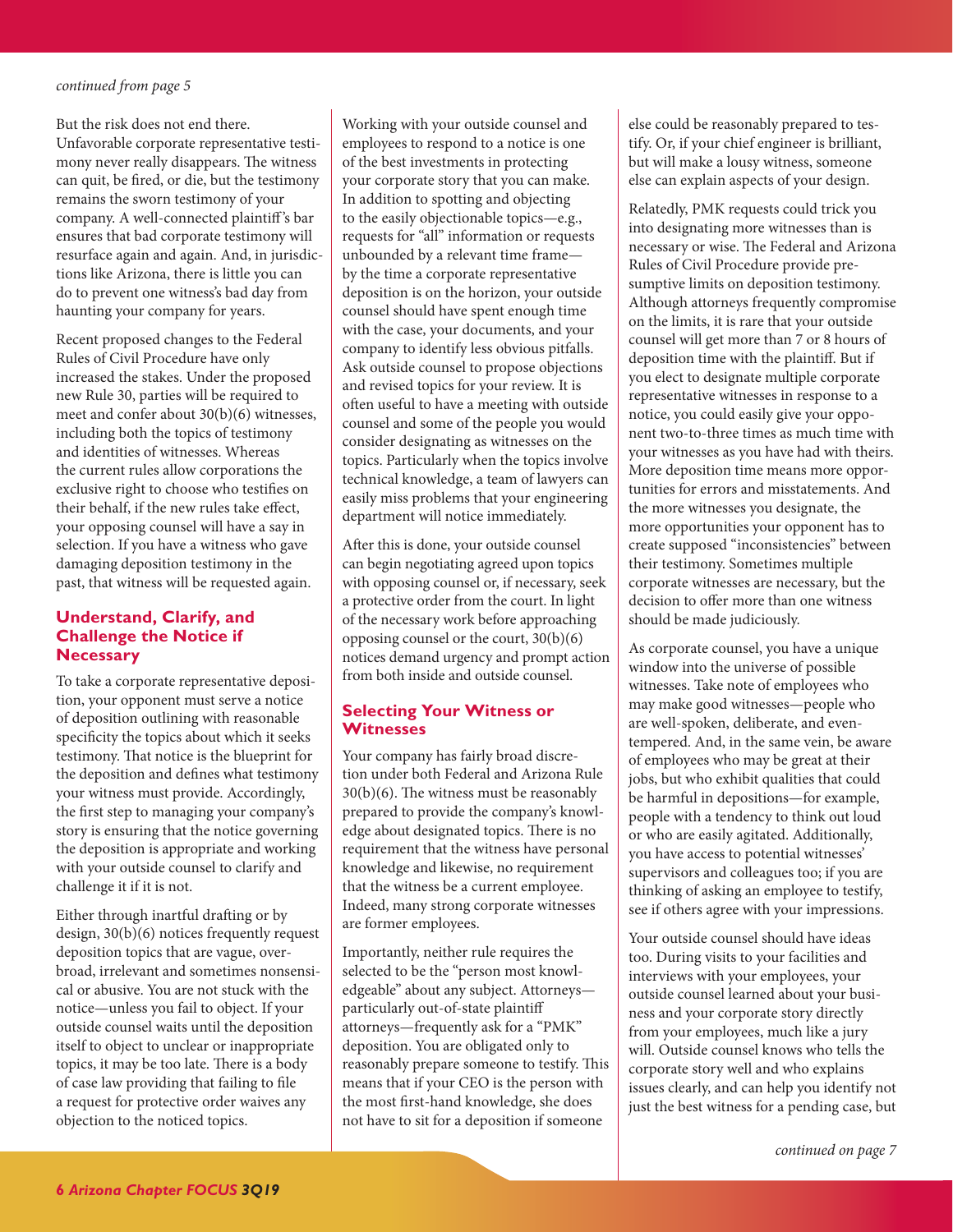<span id="page-6-1"></span>also employees who may make excellent corporate witnesses in future cases. Even if you have a go-to witness on frequent topics of litigation, it never hurts to identify backups. Someday your go-to witness may retire, change jobs, or otherwise be unavailable to testify.

#### **Make Time to Prepare**

Once you have made your selection, you must prepare your witness. The rules require that the witness be reasonably prepared to testify about corporate knowledge. A single afternoon in your office or in your outside counsel's office is rarely sufficient to meet this requirement. Your witness must have access to the people and information he or she needs to reasonably prepare to answer questions about the identified topics. It may be necessary to work with an employee witness's supervisors or colleagues to cover or excuse the

witness's regular work responsibilities so that the witness can devote enough time to deposition preparation.

Encourage questions and make sure that you or your outside counsel is available to answer questions about the deposition topics and requirements during the preparation process. Waiting until the date of the deposition is likely too late. In the same vein, if you are designating more than one witness to testify, you and your outside counsel must make clear to each witness the division of labor. Your witnesses should know the topics for which they are responsible as well as the topics for which they are not responsible.

Finally, make time to teach the process. Giving deposition testimony is a stressful experience for most witnesses, and the burden of compiling information from multiple sources to testify about what a corporation (rather than the individual) knew, did, or thought adds to the complexity. Rely on your outside counsel to help your witness understand the deposition process and what to expect from opposing counsel.

Your corporation may be the most important witness in your case. Working with outside counsel, you can help ensure that your company can tell its story through a properly prepared corporate representative.

#### **Author:**

Amanda Heitz is senior counsel in the Phoenix Office of Bowman and Brooke. She focuses her practice on civil defense litigation, including trial advocacy as well as advanced motion and appellate litigation. She is an experienced written and oral advocate, leveraging a significant legal writing background—which includes four years clerking in the Arizona Supreme Court and Court of Appeals, as well as active practice.

# <span id="page-6-0"></span>**Goal! Kicking Pay Disparities Aside**  *By Rhianna S. Hughes and Raymond J. Nhan, Payne and Fears, LLP*

The United States Women's National Soccer Team ("USWNT") recently renewed its status as the pride of the Red, White, and Blue—and the thorn of several other nations—as it captured its fourth World Cup win. But, this isn't the only reason the USWNT has captured headlines. In fact, news coverage of the USWNT now seems to focus primarily on the players' demand for equal pay to their male counterparts. This effort has caused fans to shower multiple World Cup victory celebrations with spirited chants of "equal pay." But, why now, and what does it all mean?

In March of this year, USWNT players filed a class action lawsuit in a California federal court alleging the United States Soccer Federation is violating the Equal Pay Act of 1963 and Title VII of the Civil Rights Act of 1964. The members argue that, despite their international success and similar job duties, they are paid less than members of the United States Men's National Soccer Team. In their complaint, the USWNT players allege they earn 38% less than a similarly-situated Men's National Soccer Team player.

This suit, and the USWNT's successes, have publicized the issue of equal pay. Based on developments to the Equal Pay Act and recent media attention, Arizona employers should pay close attention to and make every effort to comply with the federal Equal Pay Act and Arizona's parallel statute.

# **Federal Equal Pay Act**

The federal Equal Pay Act, codified at 29 United States Code, section 206, focuses only on wage differences based on gender. To prevail on an Equal Pay Act claim, employees must show that: (1) they receive a lower wage than employees of the opposite sex; (2) they are employed within the same establishment; (3) the work performed requires equal skill, effort, and responsibility, and the work is performed under similar conditions. As to the second prong, each unique location of a business is considered a separate establishment. As to the third element, an employee must show all four elements. The Equal Pay Act, however, expressly exempts employers from liability if they show pay differences are based on: (1) a seniority system; (2) a merit system; (3) a

system that measures earnings by quantity or quality of production; or (4) any factor other than sex.

In April 2018, there was a major development regarding this fourth defense. In *Rizo v. Yovino*, the Ninth Circuit Court of Appeals held that prior salary—considered alone or in combination with other factors—can never justify a wage deferential. The court reasoned that, at the time of the passage of the Equal Pay Act, an employee's prior pay reflected a discriminatory marketplace that valued the work of one gender over that of another. By considering prior salary information, employers run the risk of perpetuating the wage differential Congress sought to eliminate. The court explained that prior salary, whether considered alone or with other factors, is not job related, and thus cannot fall within the catchall exception. In February 2019, however, the United States Supreme Court vacated the Ninth Circuit's decision in *Rizo* because of a grave procedural defect. *Rizo* is once again pending before the Ninth Circuit. If

*[continued on page 8](#page-7-1)*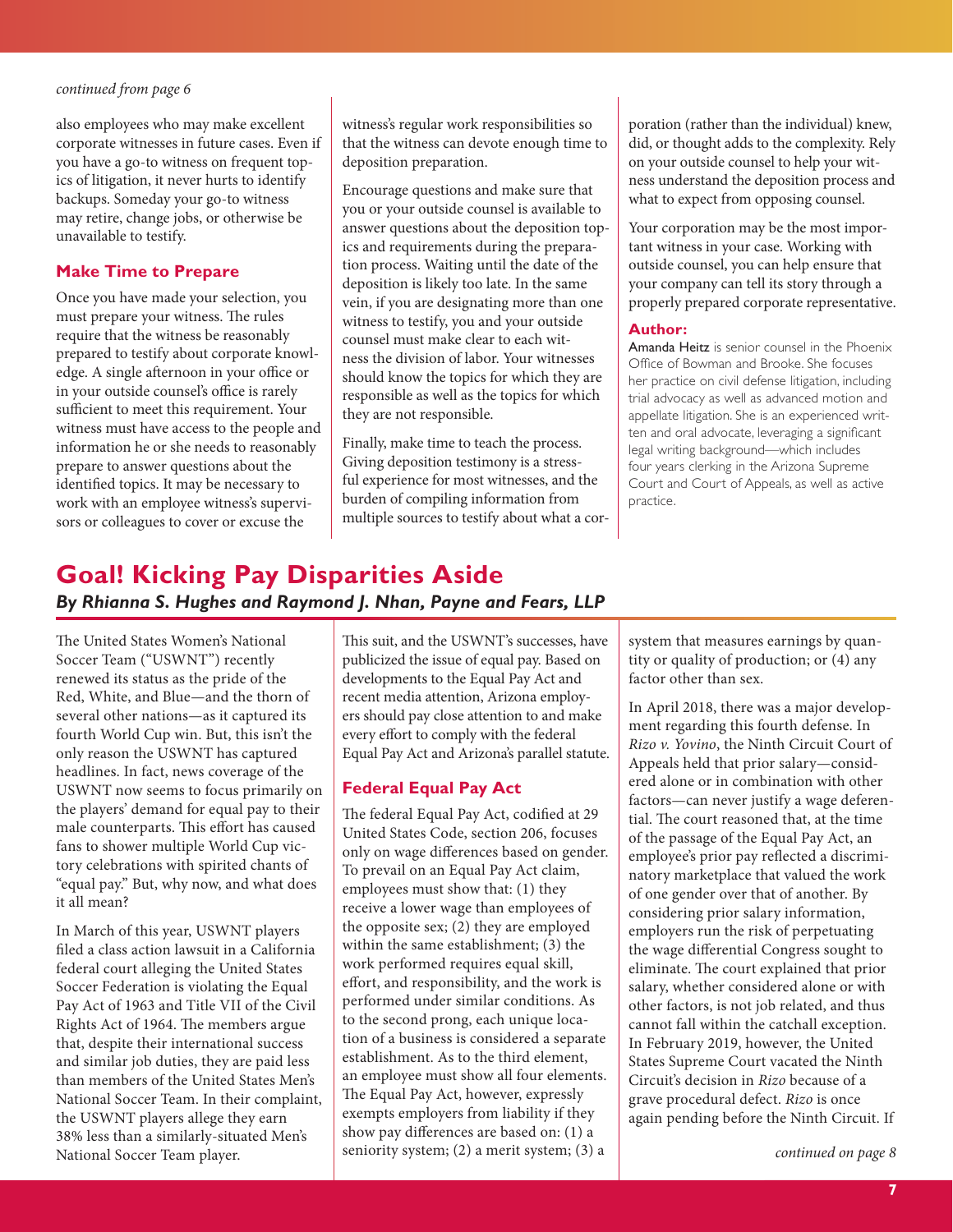<span id="page-7-1"></span>the Ninth Circuit stands by its initial decision—holding that prior salary is *never* a factor in considering pay differential—it would create a circuit split with the Seventh and Eighth Circuits, which have held that prior salary is always a factor in considering pay differential. Such a split would make *Rizo* ripe for Supreme Court review. In the meantime, however, all employers governed by Ninth Circuit law (including those in Arizona), should comply with *Rizo's* ruling and confirm that none of their employees' salaries are being justified by that employee's prior pay.

To be clear, liability under the Equal Pay Act is something to avoid, as employers can be hit with significant back pay as well as with covering the prevailing plaintiff 's attorneys' fees and costs. The applicable statute of limitation also threatens substantial exposure, as it not only goes back two years for non-willful violations and three years for willful violations, but it resets each time an employee receives a paycheck.

# **Arizona's Equal Pay Act**

Like the Equal Pay Act, Arizona Revised Statute, section 23-341 prohibits employers from paying employees performing the "same quantity and quality of the same classification of work" differently based on gender. Also, like its federal counterpart, Arizona law does not pro-

hibit paying male and female employees differently based on seniority, ability, skill, differences in duties or services, differences in the hours worked, or any reasonable difference that is not based on gender. The big difference between the two statutes is that the Arizona statute only has a six-month statute of limitation. The result is, most employees bring their claims under the federal Equal Pay Act. Nevertheless, Arizona employers must be mindful that states and cities have been aggressive about updating their equal pay laws. In recent years, California, Connecticut, Delaware, Hawaii, Massachusetts, New York, Oregon, and Vermont have passed legislation banning employers from asking about previous salaries in an attempt to bridge the pay gap. Washington state is also considering similar legislation and the cities of Cincinnati, New York, Philadelphia, and San Francisco have passed similar laws.

## **Tips for Employers**

Arizona employers should be cognizant about potential liability under federal and state equal pay laws. This is especially so given the popularity of the USWNT's high profile advocates for equal pay, and the prevailing legislative trends across the country.

The most important step an employer can take is to establish guidelines for how compensation decisions are made and a protocol for reviewing those decisions on a regular basis. Deviation from the guidelines should be minimized and always done only for business-related, nondiscriminatory reasons. Employers should be mindful that small pay differences can magnify over time with percentage-based pay increases, making what was once a justifiable difference so large that it is no longer reasonably related to the original reason for the difference in pay. But, with regular review, disparities that will not withstand legal scrutiny can be managed before they become a problem for the employer.

#### **Authors:**

Rhianna Hughes is a partner in the employment and business litigation law groups practicing in the Irvine, Phoenix and San Francisco offices of Payne & Fears. She represents clients in a diverse array of labor and employment matters in both state and federal courts.

Raymond Nahn is an associate in the Irvine office of Payne & Fears. He represents clients in a wide range of employment and labor law matters in state and federal courts, and before administrative agencies. He also counsels employers on various labor and employment issues—including complying with federal and state laws.

# <span id="page-7-0"></span>**Employee Use of Marijuana - Where Are We Headed?** *By Stephanie Quincey, Quarles & Brady*

As more and more states adopt protections for employees who use medical marijuana and also legalize recreational marijuana, employers are left with more questions than answers. For employers in certain industries, there are even more challenges. A recent [study](https://www.cdc.gov/mmwr/volumes/67/wr/mm6714a1.htm) on marijuana use by industry and occupation ("The Smith Study") found higher marijuana use by restaurant industry employees than any other industry. (Smith R, Hall KE, Etkind P, Van Dyke M. Current Marijuana Use by Industry and Occupation — Colorado, 2014–2015. MMWR Morb Mortal Wkly Rep 2018;67:409–413.

DOI: http://dx.doi.org/10.15585/mmwr. mm6714a1 .) The Smith Study showed that the occupation with the highest percentage of employees who admitted to current marijuana usage at 32.2% was "Food Preparation and Serving." But even in the "Construction and Extraction" industry, employees self-reported a 16.5% usage rate.

While Arizona does not have recreational marijuana, [some expect that it will by](https://azmarijuana.com/arizona-medical-marijuana-news/the-2020-adult-use-marijuana-campaign-in-arizona-is-about-to-launch/)  [2020.](https://azmarijuana.com/arizona-medical-marijuana-news/the-2020-adult-use-marijuana-campaign-in-arizona-is-about-to-launch/) This will likely add even more complexity to the choices for employers in Arizona when it comes to employee drug

use as employers are faced with more and more employees using marijuana. Arizona does already have the *Arizona Medical Marijuana Ac*t ("The Act"), *codified at Ariz. Rev. Stat. Sec. 36-2801 et seq.* Briefly, this Act provides:

#### Employment Protections:

Employees cannot be punished for being medical marijuana identification card holders or for positive drug tests unless they used, possessed or were impaired by marijuana at the place of employment or during work hours.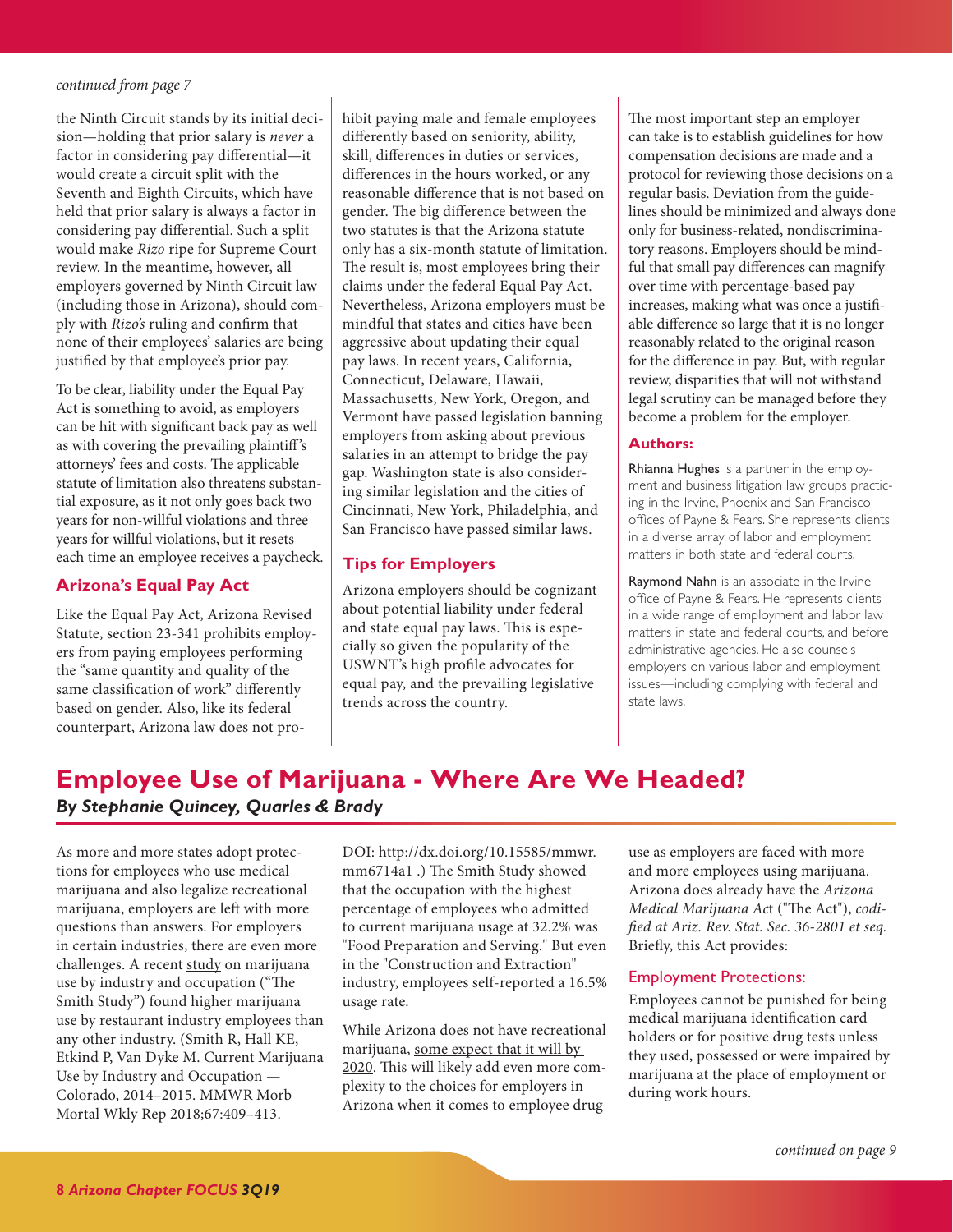### <span id="page-8-0"></span>Employer Protections:

If employers have policies and drug testing programs consistent with state law, there is no employee cause of action for adverse employment action based on a good faith belief that an employee used, possessed, or was impaired by any drug **while on the employer's premises or during the hours of employment**.

The Act also makes clear that an employer has a defense to a lawsuit (where it has established a policy and initiated a testing program) based on:

- **• Actions taken in good faith based on the results of a positive drug test or alcohol impairment test (but for medical marijuana card holders, not based exclusively on a positive drug test for marijuana).**
- **• Actions taken based on the employer's good faith belief that an employee used or possessed any drug while on the employer's premises or during the hours of employment.**
- **• Actions taken based on the employer's good faith belief that an employee was impaired while working.**
- **• Actions taken to exclude an employee from performing in safety-sensitive positions. A.R.S. § 26-493.06(B).**

Some employers, such as those in health care, transportation, and construction, have many "safety- sensitive positions." "Safety-sensitive positions" include any job that the employer designates as "safety-sensitive," and/or any position which includes duties that the employer believes in good faith might affect the safety or health of the employee or others. Examples of "safety-sensitive positions" include the operation of a motor vehicle, other vehicle, equipment, machinery or power tools; repairing, maintaining or monitoring certain equipment; performing duties in the residential or commercial premises of a customer, supplier or vendor; preparing or handling food or medicine; and working in any occupation regulated by Title 32 of the Arizona Revised Statutes, which includes Arizona's regulated industries, such as the medical profession. To take advantage of this

protection, an employer must have a drug testing policy that complies with Arizona law. It is critical that this be done before an employee comes forward as a medical marijuana card holder, in fact, employers should do this *now* if they have not done so already.

Here are some additional basics about the Act:

- **• The Act does** *not* **require employers to allow the use of medical marijuana at work or to allow any employee to work while under the influence of marijuana.**
- **• The Act does** *not* **limit an employer's ability to test an employee or applicant for possible impairment or for the use of illegal drugs.**
- **• The Act does** *not* **prevent an employer from disciplining an employee based on the employee's refusal to submit to a drug test.**
- **• The Act** *does* **limit the actions an employer can take when an applicant or employee who holds a valid medical marijuana card tests positive for marijuana use.**
- **• The Act permits employers to "penalize" employees, including cardholders, who are "impaired" while on the job.**

The "safe harbor" of the Act (other than with "safety-sensitive" positions) is taking action against an employee who has a medical marijuana card *only* when the employer has a good faith belief that the employee used, possessed or was impaired at work and not merely based on a positive drug test. While "used" and "possessed" have obvious meanings, unfortunately, "impaired" does not when it comes to marijuana. There are no "legal" levels for impairment of marijuana, unlike alcohol. The American Council for Drug Education has compiled the following list of marijuana impairment indicators:

- **•** Dilated (large) pupils
- **•** Smell of marijuana on clothing, in room, or in car
- **•** Bloodshot eyes
- **•** Sleepy appearance
- **•** Reduced motivation
- **•** Anxiety
- **•** Difficulty thinking
- **•** Distorted sensory perceptions
- **•** Dry mouth
- **•** Feeling/appearing sluggish
- **•** Grandiosity (acting in a pompous or boastful manner)
- **•** Impaired judgment
- **•** Impaired short-term memory
- **•** Inappropriate laughter
- **•** Increased heart rate
- **•** Increased appetite, craving sweets
- **•** Reduced coordination
- **•** Sadness/depressed mood
- **•** Social withdrawal and isolation
- **•** Discolored fingers

The safe approach is to focus on these impairment indicators and document them when an employee appears to be impaired. It is critical that supervisors be trained to observe, document and preserve any evidence of impairment. The law permits an employer to consider any of the following:

- **•** observed conduct, behavior or appearance;
- **•** information reported by a person believed to be reliable, including a report by a person who witnessed the use or possession of drugs or drug paraphernalia at work;
- **•** written, electronic or verbal statements;
- **•** lawful video surveillance;
- **•** records of government agencies, law enforcement or courts;
- **•** results of a test for the use of alcohol or drugs; and
- **•** other information reasonably believed to be reliable or accurate.

A recent court decision highlights the importance of this approach. On February 7, 2019, *Whitmire v. Wal-Mart Stores Inc.*, 2019 WL 479842 (D. Ariz. Feb. 7, 2019), found that the employer violated

*[continued on page 10](#page-9-1)*